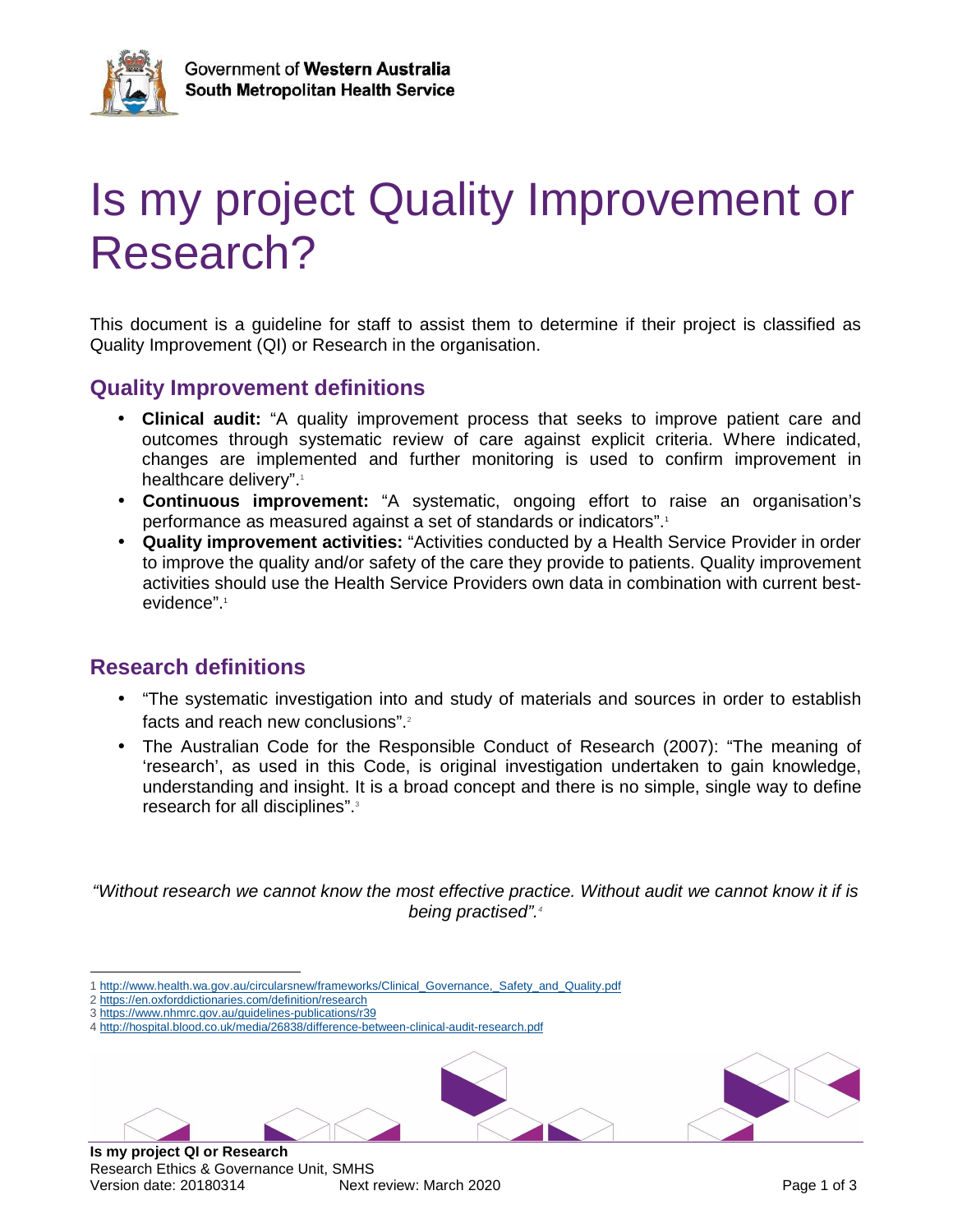

<sup>5</sup> Ethical Considerations in Quality Assurance and Evaluation Activities, 2014 : <u>https://www.nhmrc.gov.au/guidelines-publications/e111</u><br>6 <u>http://www.who.int/patientsafety/research/ethical\_issues/en/</u><br>7 <u>https://www.nhmrc.</u>



| ledge                                             |  |  |  |
|---------------------------------------------------|--|--|--|
|                                                   |  |  |  |
|                                                   |  |  |  |
|                                                   |  |  |  |
| as per research protocol                          |  |  |  |
| ent and to leave the study at any time            |  |  |  |
| associated with routine care; may also reflect no |  |  |  |
|                                                   |  |  |  |
| s variability in care                             |  |  |  |
|                                                   |  |  |  |
| ational                                           |  |  |  |
| included                                          |  |  |  |
| g techniques dependant on the research protocol   |  |  |  |
| ernational sites                                  |  |  |  |
|                                                   |  |  |  |
|                                                   |  |  |  |
|                                                   |  |  |  |
| ve, Mixed Methods, Delphi study etc.              |  |  |  |
|                                                   |  |  |  |
|                                                   |  |  |  |
|                                                   |  |  |  |
| t on Ethical Conduct in Human Research 2007       |  |  |  |
|                                                   |  |  |  |
|                                                   |  |  |  |
|                                                   |  |  |  |
|                                                   |  |  |  |

## **Guidance notes**

| <b>Criterion</b>                 | <b>Quality Improvement (QI)</b>                                                                                                                                                                                                                                                                                                                                                                                                                                                                                                         | <b>Research</b>                                                                                                                                                                                                                                                                                                                                                                                                |
|----------------------------------|-----------------------------------------------------------------------------------------------------------------------------------------------------------------------------------------------------------------------------------------------------------------------------------------------------------------------------------------------------------------------------------------------------------------------------------------------------------------------------------------------------------------------------------------|----------------------------------------------------------------------------------------------------------------------------------------------------------------------------------------------------------------------------------------------------------------------------------------------------------------------------------------------------------------------------------------------------------------|
| Aim of project                   | Measurement of performance to assess or improve a process, program or system and evaluate<br>against current evidence based practice / standards                                                                                                                                                                                                                                                                                                                                                                                        | To test a hypothesis<br>To establish new practice standards<br>To establish best practice by the creation of new knowledge                                                                                                                                                                                                                                                                                     |
| <b>Questions</b>                 | Are we doing the right thing?<br>Are we doing what we think we are?                                                                                                                                                                                                                                                                                                                                                                                                                                                                     | What is the right thing to do?<br>Why does this happen?                                                                                                                                                                                                                                                                                                                                                        |
| <b>Participant cohort</b>        | Patients<br>Consumers<br>$\bullet$<br>Staff<br>$\bullet$                                                                                                                                                                                                                                                                                                                                                                                                                                                                                | Patients<br>Consumers<br>Staff                                                                                                                                                                                                                                                                                                                                                                                 |
| Direct effect on<br>participants | Participant is unaware of the retrospective audit and consent is not required – no contact with<br>participant OR:<br>Participant is aware of an audit and verbal, implied or written consent is required<br>No additional risk or burden to routine care <sup>5</sup><br>Participant is not or minimally inconvenienced and privacy will not be breached <sup>5</sup>                                                                                                                                                                  | Consent (verbal, implied, written or waiver) is required as per research protocol<br>Participant has the right to be informed, to refuse consent and to leave the study at any time<br>May have some degree of risk or burden beyond that associated with routine care; may also reflect no<br>additional risk projects comparing standards of care                                                            |
| <b>Treatment type</b>            | Standard routine care<br>$\bullet$                                                                                                                                                                                                                                                                                                                                                                                                                                                                                                      | Experimental or comparing common care when there is variability in care                                                                                                                                                                                                                                                                                                                                        |
| Length of study                  | Short term - usually less than 1 year                                                                                                                                                                                                                                                                                                                                                                                                                                                                                                   | Long term $-$ can be 1-20 years or more                                                                                                                                                                                                                                                                                                                                                                        |
| <b>Breadth of study</b>          | Service being audited or improved - ward or department                                                                                                                                                                                                                                                                                                                                                                                                                                                                                  | Broader healthcare implications : state, national, international                                                                                                                                                                                                                                                                                                                                               |
| Data type                        | Randomisation for treatment, control group or placebo excluded<br>Retrospective or prospective data with varying sampling techniques i.e. random sample<br>Comparative analysis - internally within WA Health sites or against set criteria / standards<br>Generally descriptive<br>Usually within one hospital site, ward or department; however a clinician may work across multiple<br>WA Health sites conducting the same audit at each site<br>Usually de-identified data<br>Patient records<br>Usually basic statistical analysis | Randomisation for treatment, control group or placebo included<br>Retrospective or prospective data with varying sampling techniques dependant on the research protoco<br>Comparative analysis<br>Can be one hospital site, multiple sites, national or international sites<br>As per research protocol : usually de-identified data<br>Patient records<br>$\bullet$<br>Usually extensive statistical analysis |
| Methodology / tools              | Improvement methodology: Plan Do Study Act (PDSA); Six Sigma; LEAN etc.<br>$\bullet$<br>Surveys/ questionnaires<br>$\bullet$<br>Observational audits<br>Clinical audit using an audit tool                                                                                                                                                                                                                                                                                                                                              | Research methodology such as Quantitative, Qualitative, Mixed Methods, Delphi study etc.<br>Surveys / questionnaires<br>Interviews<br>Focus groups<br><b>Clinical Trials</b><br><b>Observational studies</b><br>Laboratory work                                                                                                                                                                                |
| <b>Ethical implications</b>      | Minimal risk: "risk that is no more likely and not greater than that attached to routine medical or<br>$\bullet$<br>psychological examination."<br>Risks - clinical, social, psychological (e.g. staff stressed if practice audited), economical<br>$\bullet$<br>Baseline data for QI might be innocuous but consideration should be given to the rest of the PDSA<br>cycle when changes are implemented that can have unintended patient safety consequences. <sup>6</sup>                                                             | Level of risk is assessed as per the National Statement on Ethical Conduct in Human Research 2007<br>(updated May 2015) <sup>7</sup>                                                                                                                                                                                                                                                                           |